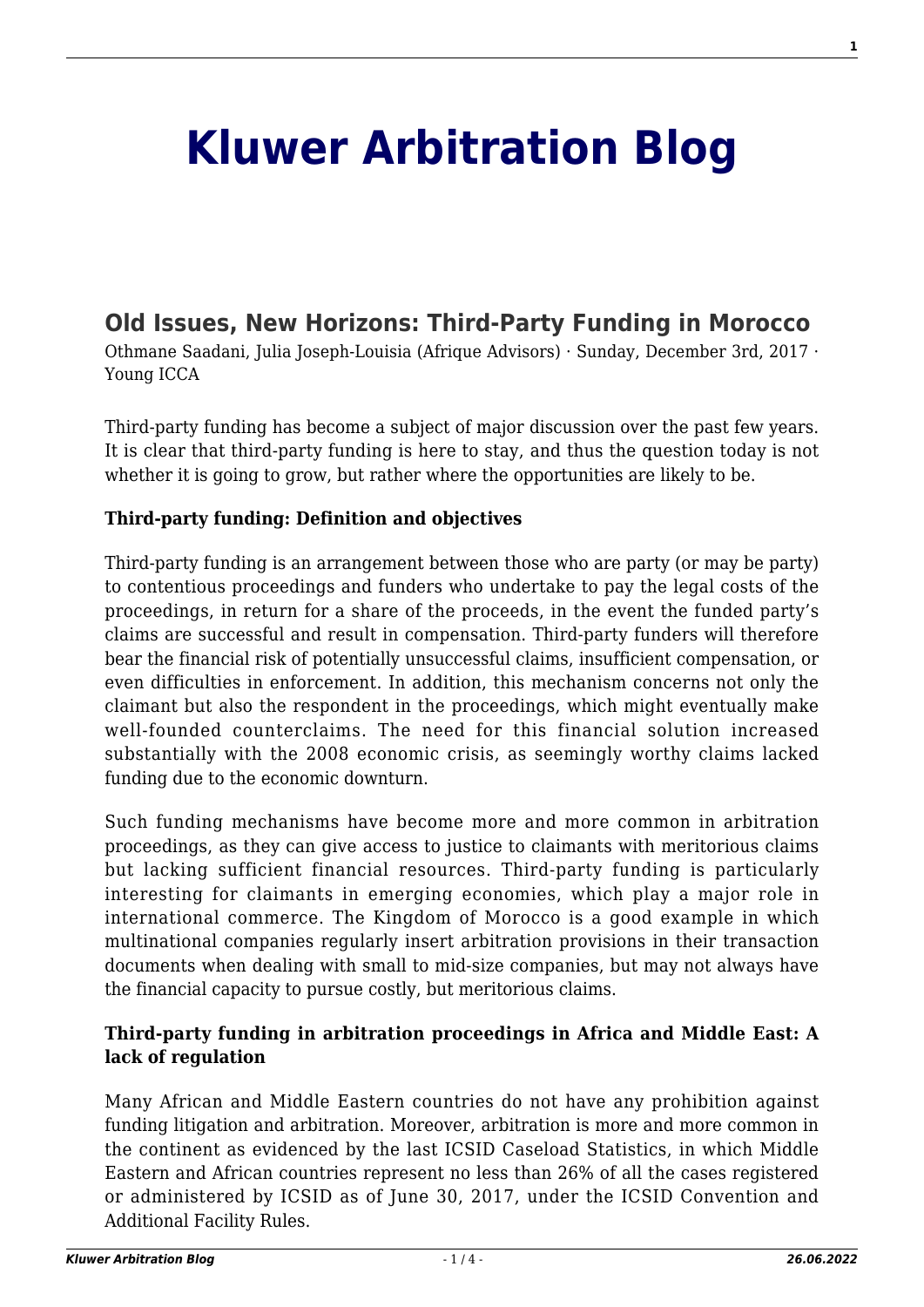More specifically regarding the use of third-party funding in arbitration proceedings, many international arbitral institutions around the world, such as the ICC in its Commission Report on Decisions in Costs in International Arbitration published in 2015, acknowledge this tool and have taken steps to promote its use. Regarding its regulation, many demand the implementation of at least some guidelines on the subject. In this context, a draft Report for Public Discussion of the ICCA-Queen Mary Task Force on Third Party Funding in International Arbitration was published on September 1, 2017 and remained open for public comment until October 31, 2017.

The sole obstacle remaining could pertain to the regulation of the seat of arbitration. If the latter's legislation does not prohibit third-party funding, in the near future, regulation will come, inevitably, to eliminate malpractices that have already been witnessed in other jurisdictions. Concurrently, the Dubai International Financial Centre (DIFC) Court has been leading in this regard and has formally adopted a Practice Direction on March 14, 2017 (PD 2/2017) providing for the recognition of the legitimacy of funding arrangements. These developments bring legitimacy to thirdparty funding in arbitration proceedings, and will likely spark a renewed interest in favor of third-party funding in the region.

This is not the case in other countries within the region, and until this time comes, the playing field is untested and unexplored by funders. The good news is that, while some domestic laws limit or even prohibit third-party funding, for most African or Middle Eastern countries, third-party funding is not restricted by domestic legislation. For example, in the Kingdom of Morocco, funding may be provided by anyone and the arbitral tribunal has no ground to question the origin of the funding to the proceedings. While a codification of Moroccan arbitration laws is currently ongoing and at the consultation phase, some members of the Moroccan arbitration community are taking this opportunity in order to call for the recognition of third-party funding and the enshrinement of an adapted framework to enable this practice.

## **Third-party funding in Morocco: The growing opportunities**

In Morocco, third-party funders will increasingly turn their attention towards arbitration. The lack of regulation discussed above is one of the reasons why thirdparty funding in arbitration, especially in Morocco, will be in the spotlight in the near future.

The Kingdom of Morocco is a contracting state to the New York Convention and is also one of the first countries that signed and ratified the Convention on the Settlement of Investment Disputes between States and Nationals of Other States (the ICSID Convention), which entered into force in the country on June 10, 1967. The first ever arbitration claim administered by an ICSID tribunal was introduced against the Kingdom of Morocco in 1972 (Holiday Inns S.A. and others v. Morocco – ICSID Case No. ARB/72/1).

Moreover, investors can rely on more than fifty Bilateral Investment Treaties (BITs) signed by the North African state, currently into force, and providing for arbitration to settle the disputes arising between the country and foreign investors. There is also a notable evolution with respect to future cases from Morocco: the Kingdom is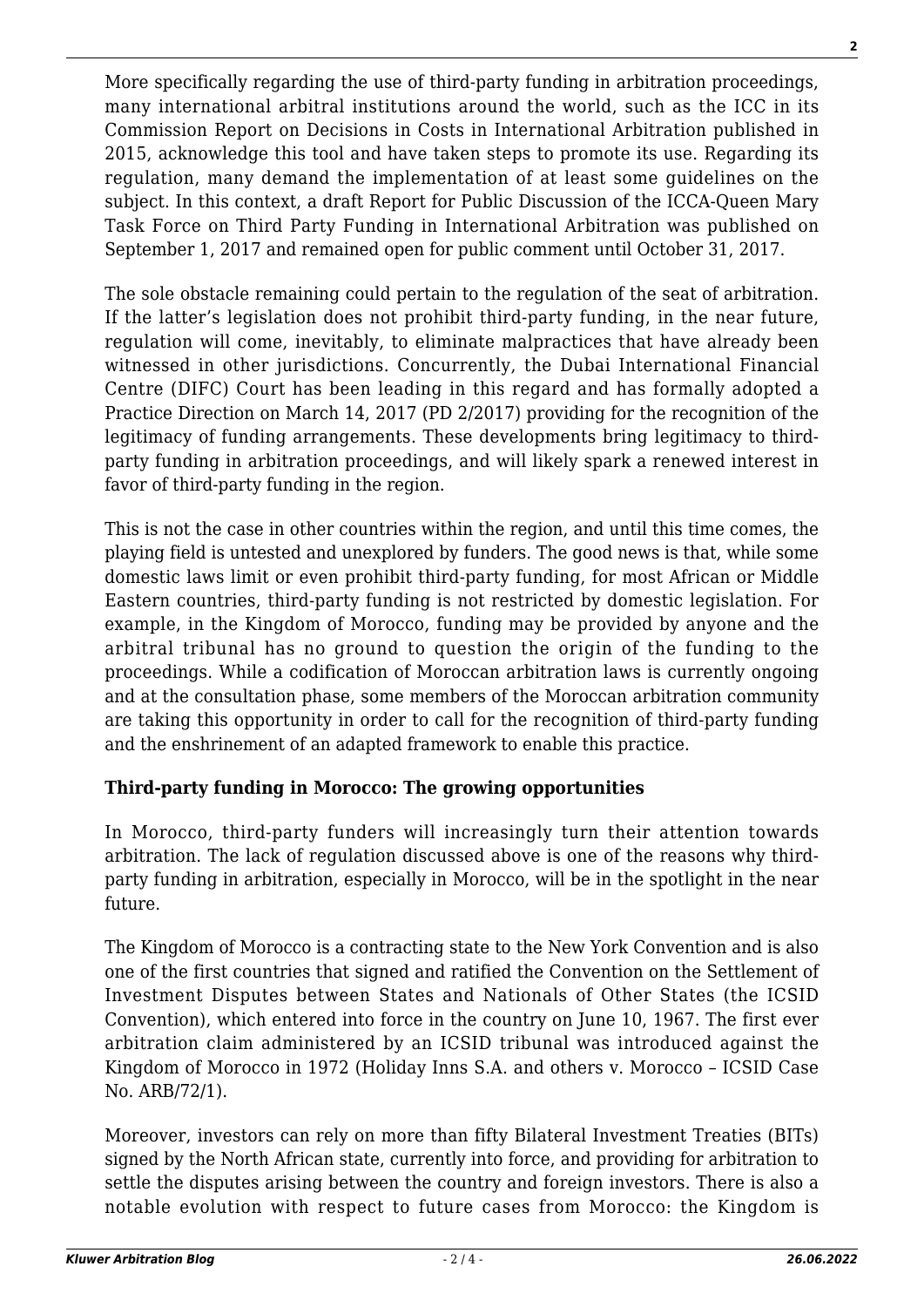becoming one of the most important investors in the African continent. Therefore, third-party funders should consider a foreseeable caseload coming from Moroccan investors in the continent. "*[W]hen analyzing case law in Morocco we see that the Moroccan Courts are arbitration friendly*", according to Emmanuel Gaillard who spoke at the last Casablanca Arbitration Days of November 2017, sponsored by Casablanca Finance City (CFC), a financial and services hub set up by the Moroccan government.

The absence of regulation concerning third-party funding for the moment should not be seen as an impediment. To the contrary, as third-party funding in Morocco is not different from third-party funding elsewhere in the world, it should be seen as a fertile ground entirely exploitable to fund appealing claims. Therefore, now is the time to invest in Morocco, not only for equity investors, but also for third-party funders of arbitration cases searching for a gateway to the African market.

CFC can be a strategic host for third-party funders wishing to set foot in Africa and to conduct business in a country already investing economically and politically in the continent. CFC is particularly interesting because it has created a major ecosystem for international law firms, financial and services institutions and has already began to rival other international financial centers for leadership, particularly as a source of investment in Africa.

As major progress has been made in regulating enforcement and arbitration, thirdparty funders have an opportunity and should be encouraged to embrace the emerging needs of funding for arbitration proceedings in the region. Not doing so would be wasting tremendous opportunities in a market recognized for its rapid growth for the past decade. In addition, the parallel developments endorsing the use of third-party funding for claims heard before the DIFC court also suggest that the use of funding will continue to grow in the region, providing increased opportunities for third-party funding in African and Middle Eastern markets.

*To make sure you do not miss out on regular updates from the Kluwer Arbitration Blog, please subscribe [here](http://arbitrationblog.kluwerarbitration.com/newsletter/). To submit a proposal for a blog post, please consult our [Editorial Guidelines.](http://arbitrationblog.kluwerarbitration.com/editorial-guidelines/)*

#### **Profile Navigator and Relationship Indicator**

Offers 6,200+ data-driven arbitrator, expert witness and counsel profiles and the ability to explore relationships of 13,500+ arbitration practitioners and experts for potential conflicts of interest.

## [Learn how](https://www.wolterskluwer.com/en/solutions/kluwerarbitration/practiceplus?utm_source=arbitrationblog&utm_medium=articleCTA&utm_campaign=article-banner) **[Kluwer Arbitration Practice Plus](https://www.wolterskluwer.com/en/solutions/kluwerarbitration/practiceplus?utm_source=arbitrationblog&utm_medium=articleCTA&utm_campaign=article-banner)** [can support you.](https://www.wolterskluwer.com/en/solutions/kluwerarbitration/practiceplus?utm_source=arbitrationblog&utm_medium=articleCTA&utm_campaign=article-banner)